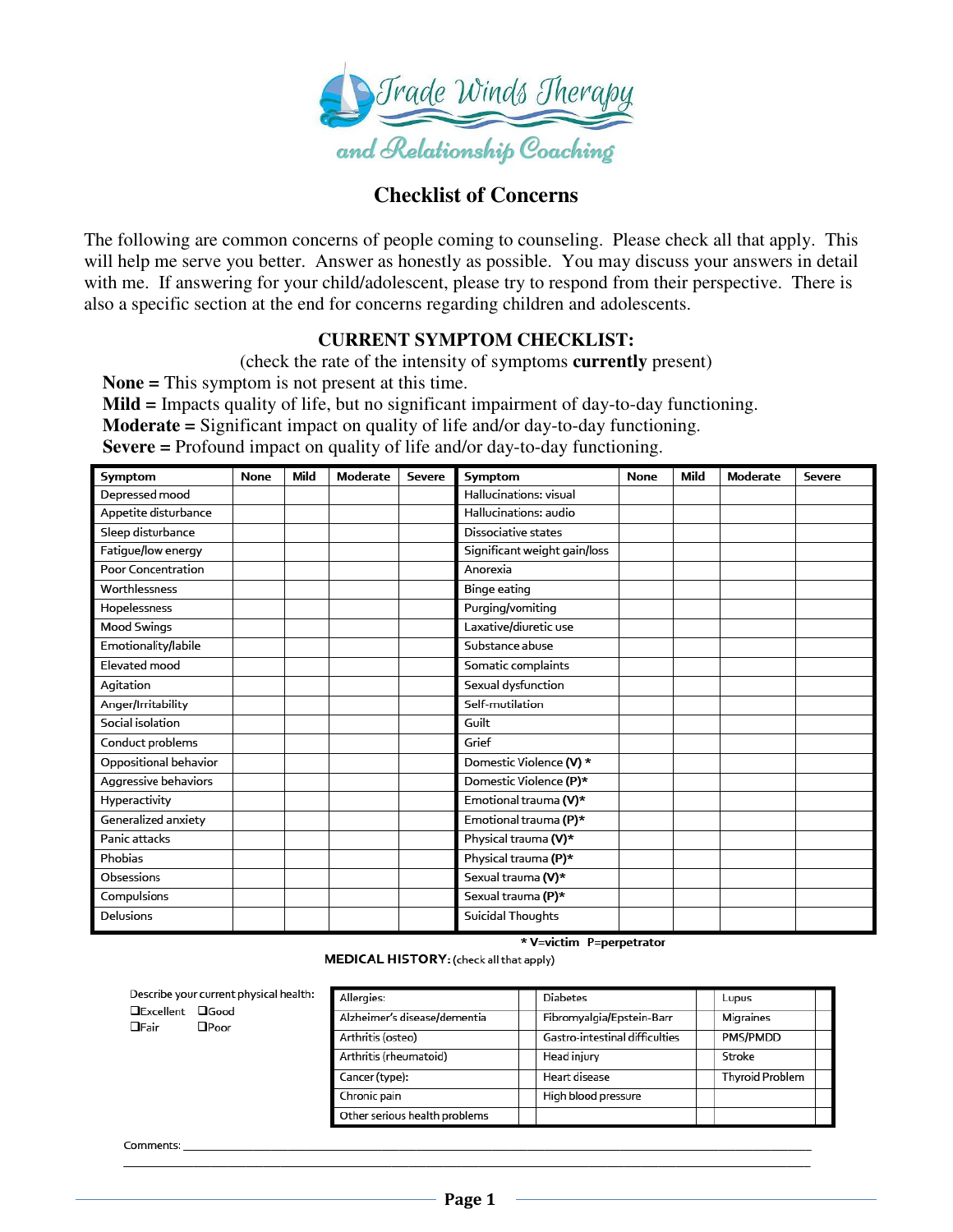### FAMILY HISTORY: (mark all that apply in each box)

| During<br>childhood: | <b>Present for entire</b><br>childhood: | Present for part<br>of childhood: | Not present<br>at all: |
|----------------------|-----------------------------------------|-----------------------------------|------------------------|
|                      |                                         |                                   |                        |
| Mother               |                                         |                                   |                        |
| Father               |                                         |                                   |                        |
| Stepmother           |                                         |                                   |                        |
| Stepfather           |                                         |                                   |                        |
| Brother(s)           |                                         |                                   |                        |
| Sister(s)            |                                         |                                   |                        |
| Grandparents         |                                         |                                   |                        |
| Other (specify)      |                                         |                                   |                        |

| <b>Parents' Current Status:</b>                   |  |
|---------------------------------------------------|--|
| Married to each other states (years/months)       |  |
|                                                   |  |
|                                                   |  |
| Mother remarried ________________________times    |  |
| Father remarried __________________________times  |  |
| Mother involved with someone Yes No               |  |
| Father involved with someone Yes No               |  |
|                                                   |  |
| Father deceased for_________ years at age _______ |  |

#### **Describe Childhood Family Experience:**

| Normal home environment                              |  |
|------------------------------------------------------|--|
| Chaotic home environment                             |  |
| <b>Experienced neglect</b>                           |  |
| Witnessed physical/verbal/sexual abuse toward others |  |
| Experienced physical/verbal/sexual abuse from others |  |

#### **RELATIONSHIP HISTORY:**

| <b>Current Relationship Status:</b>               |                           |
|---------------------------------------------------|---------------------------|
| Single                                            |                           |
|                                                   |                           |
| Engaged (years/months)                            |                           |
|                                                   |                           |
| Married for the control (years/months)            |                           |
| Life-partnered (years/months)                     |                           |
| Separated for the second (years/months)           |                           |
| Divorce in progress _______________(years/months) |                           |
|                                                   |                           |
|                                                   | prior marriages (self)    |
|                                                   | prior marriages (partner) |

| Intimate Relationship:                         |  |
|------------------------------------------------|--|
| Never been in a serious, intimate relationship |  |
| Not currently in an intimate relationship      |  |
| Currently in a serious, intimate relationship  |  |
| Multiple intimate relationships                |  |
|                                                |  |

| <b>Relationship Satisfaction:</b>    |  |
|--------------------------------------|--|
| Very satisfied with relationship     |  |
| Satisfied with relationship          |  |
| Somewhat satisfied with relationship |  |
| Dissatisfied with relationship       |  |
| Very dissatisfied with relationship  |  |

## SUBSTANCE USE HISTORY: (check all that apply in each box)

| Active use          | Active abuse                                                                        | Early partial remission |                                                                                                           |
|---------------------|-------------------------------------------------------------------------------------|-------------------------|-----------------------------------------------------------------------------------------------------------|
| No history of abuse | Early full remission                                                                |                         | Sustained full remission ___________________ mos./yrs.                                                    |
|                     | I use alcohol/drugs: _____ times per week on average _____ times per day on average |                         |                                                                                                           |
|                     |                                                                                     |                         |                                                                                                           |
|                     |                                                                                     |                         |                                                                                                           |
|                     |                                                                                     |                         |                                                                                                           |
|                     | The following have resulted from my use of alcohol/drugs:                           |                         |                                                                                                           |
|                     |                                                                                     |                         | $\Box$ Traffic ticket/violation $\Box$ Fight with a friend $\Box$ Black outs $\Box$ Ruined a relationship |
|                     | $\Box$ Academic problems $\Box$ Disciplinary action $\Box$ Other                    |                         |                                                                                                           |
|                     | $\Box$ I have been in trouble with the legal system (court, imprisonment, etc.)     |                         |                                                                                                           |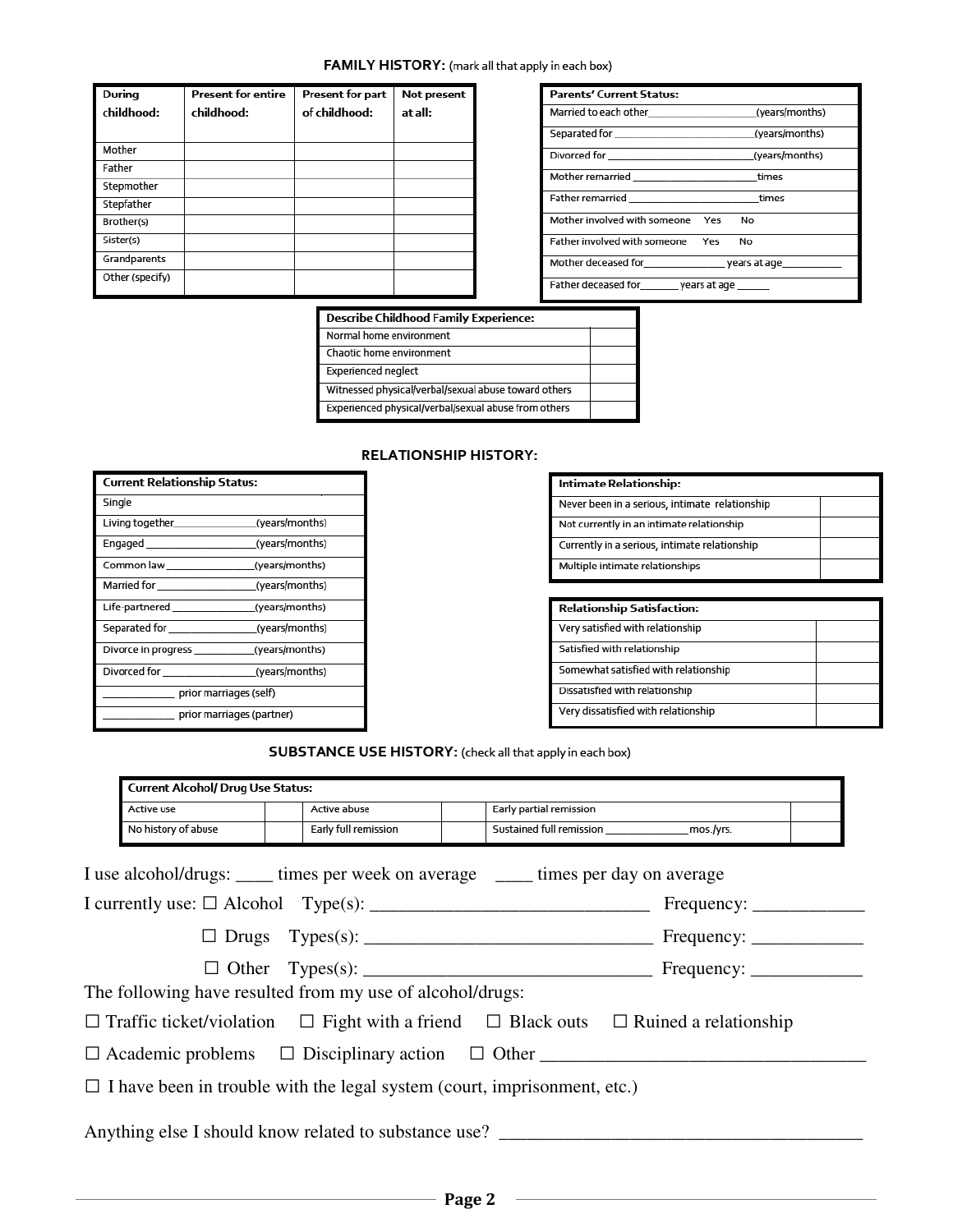#### SOCIO-ECONOMIC HISTORY: (mark all that apply in each box)

| <b>Activities:</b>                                                                           |
|----------------------------------------------------------------------------------------------|
| Currently active in community/recreational activities? $\Box$ Yes $\Box$ No If yes, specify: |
| Formerly active in community/recreational activities? $\Box$ Yes $\Box$ No If yes, specify:  |
| Currently engaging in hobbies? $\square$ Yes $\square$ No If yes, specify:                   |
| Formerly engaged in hobbies? $\square$ Yes $\square$ No If yes, specify:                     |
| Currently active in religious/spiritual practices? □ Yes □No                                 |
| Formerly active in religious/spiritual practices? □ Yes □ No                                 |

| <b>Living Situation:</b>          |  |
|-----------------------------------|--|
| <b>Housing adequate</b>           |  |
| Homeless                          |  |
| <b>Housing overcrowded</b>        |  |
| Housing dangerous/ deteriorating  |  |
| Living with parents/ other family |  |
| Living companions dysfunctional   |  |

| Employment:                      |  |
|----------------------------------|--|
| <b>Employed and satisfied</b>    |  |
| <b>Employed but dissatisfied</b> |  |
| <b>Unemployment</b>              |  |
| Coworker conflicts               |  |
| <b>Supervisor conflicts</b>      |  |
| Unstable work history            |  |
| Disabled:                        |  |

**Legal History:** No legal problems

Jail/prison

Total time served: Describe last legal difficulty:

Currently on parole/probation Arrest(s) not substance-related Arrest(s) substance-related Court ordered this treatment

 $_time(s)$ 

| <b>Social Support System:</b> |  |
|-------------------------------|--|
| Supportive network            |  |
| <b>Few friends</b>            |  |
| Substance-use-based friends   |  |
| No friends                    |  |
| Distant from family of origin |  |

| Financial Situation:                |  |
|-------------------------------------|--|
| Relationship conflict over finances |  |
| Large indebtedness                  |  |
| Poverty or below-poverty income     |  |
| Bankruptcy                          |  |
| Gambling habit/impulsive spending   |  |

| <b>Social Interactions:</b>    |  |
|--------------------------------|--|
| I enjoy my friends             |  |
| l find it hard to make friends |  |
| l don't want to have friends   |  |
| l isolate myself               |  |
| l am very shy                  |  |
| I am always angry at my        |  |
| friends                        |  |
| People tell me I'm controlling |  |
| People don't like me           |  |

| Never in military |                                |  |
|-------------------|--------------------------------|--|
|                   | Served in military-no incident |  |
|                   | Served in military-incident    |  |
|                   |                                |  |
|                   | <b>Sexual History:</b>         |  |
|                   | Candor Idamtitu. Icircle anali |  |

**Military History:** 

| Gender Identity: (circle one)             |  |
|-------------------------------------------|--|
| Woman Man Bi-gendered                     |  |
| Orientation: (circle one)                 |  |
| Heterosexual Homosexual Bisexual          |  |
| Currently sexually active □ Yes □ No      |  |
| Currently sexually satisfied □ Yes □No    |  |
| Currently sexually dissatisfied □ Yes □No |  |
| First sex experience (age):               |  |
| First pregnancy/fatherhood (age):         |  |
| Promiscuity (age):<br>to                  |  |

| Currently I live: $\Box$ Alone $\Box$ With roommate $\Box$ With spouse/partner $\Box$ With child(ren) |                                                                                                 |  |
|-------------------------------------------------------------------------------------------------------|-------------------------------------------------------------------------------------------------|--|
|                                                                                                       | $\Box$ I am not happy with my living arrangements $\Box$ I am satisfied with these arrangements |  |

## **OTHER CONCERNS:**

□ I do not have close friends I can talk to about personal issues.

- □ My social/dating life is not satisfactory.
- $\square$  There are sexual concerns I'd like to discuss.
- □ I have had an unwanted sexual experience. I would like to discuss in therapy. □ Yes □ No
- □ I am dissatisfied with my personal appearance.